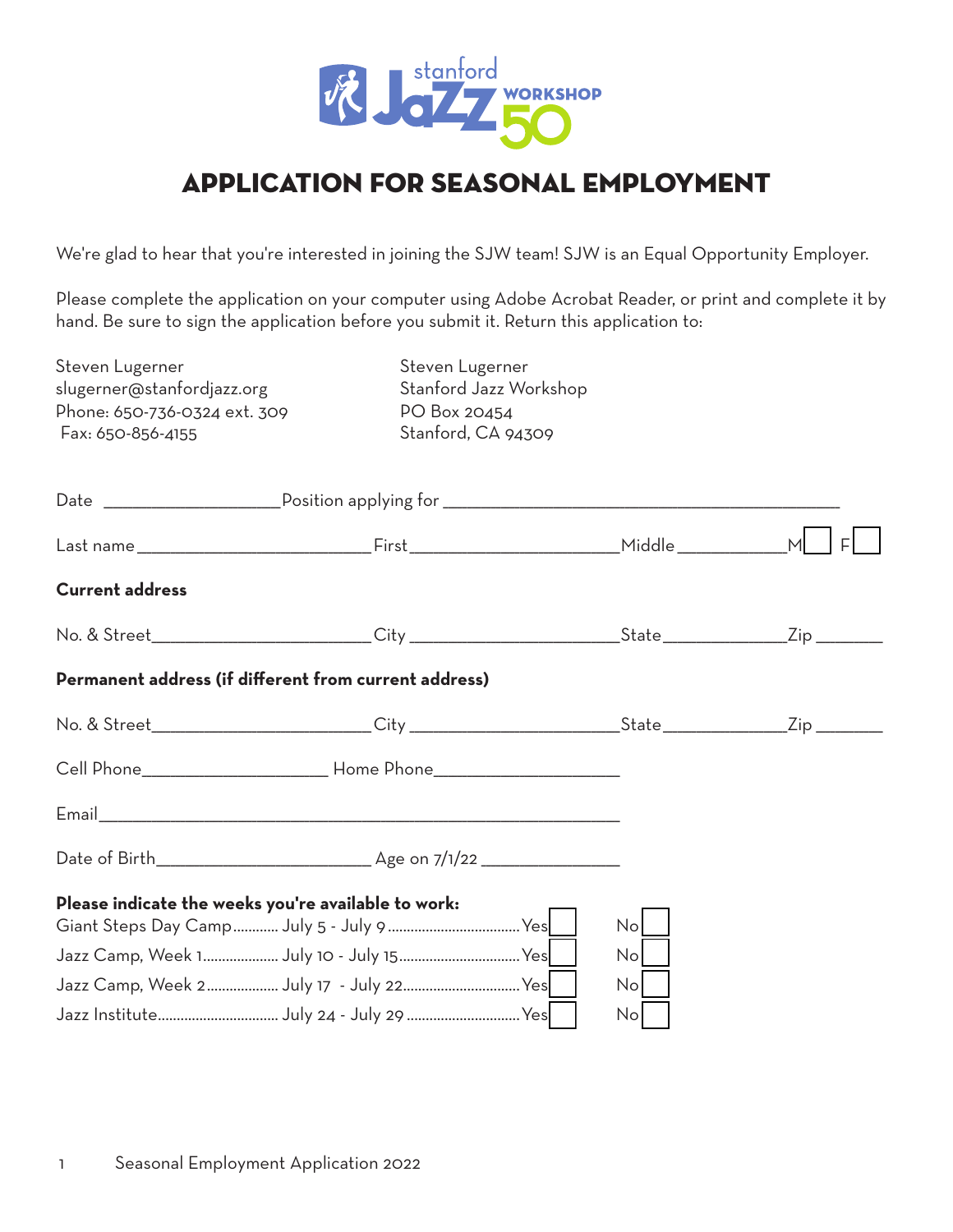## **Personal information**

|                                          | Have you ever attended SJW camps, or wrked for SJW before?  Yes                           |                    | No                                                                                                                                                                                                                             |
|------------------------------------------|-------------------------------------------------------------------------------------------|--------------------|--------------------------------------------------------------------------------------------------------------------------------------------------------------------------------------------------------------------------------|
| If yes, please describe your experience: |                                                                                           |                    |                                                                                                                                                                                                                                |
|                                          | Do you have friends or relatives who work for SJW?  Yes                                   |                    | <b>No</b>                                                                                                                                                                                                                      |
| If yes, state name(s) and relationship:  |                                                                                           |                    |                                                                                                                                                                                                                                |
|                                          |                                                                                           |                    |                                                                                                                                                                                                                                |
|                                          |                                                                                           |                    |                                                                                                                                                                                                                                |
|                                          |                                                                                           |                    | No                                                                                                                                                                                                                             |
|                                          | passport, a US driver's license issued by a US state, and a US-issued birth certificate.  |                    | If offered employment you must be able to provide two pieces of identification as evidence of your U.S. citi-<br>zenship or proof of your legal right to live and work in the United States. Acceptable documents include a US |
|                                          | Do you have any two of the acceptable identification documents available now?             |                    | $\mathsf{No}$<br>Yes                                                                                                                                                                                                           |
|                                          |                                                                                           |                    |                                                                                                                                                                                                                                |
|                                          | out reasonable accommodation. Do you have this ability?  Yes                              |                    | You must be able to perform the essential functions of the job for which you are applying, either with or with-<br>No                                                                                                          |
| Education, training, and experience      |                                                                                           |                    |                                                                                                                                                                                                                                |
| High school attended_                    |                                                                                           | _City <sub>-</sub> | State                                                                                                                                                                                                                          |
|                                          |                                                                                           |                    | Years completed _______________ Did you graduate? Yes NoMed __________ Degree or diploma__________                                                                                                                             |
|                                          |                                                                                           |                    |                                                                                                                                                                                                                                |
|                                          |                                                                                           |                    | Years completed _______________ Degree(s) earned __________________________Year degree awarded ______                                                                                                                          |
|                                          |                                                                                           |                    |                                                                                                                                                                                                                                |
|                                          |                                                                                           |                    | Years completed _______________ Degree(s) earned __________________________Year degree awarded ______                                                                                                                          |
|                                          |                                                                                           |                    |                                                                                                                                                                                                                                |
|                                          |                                                                                           |                    | Years completed ________________Degree(s) earned ___________________________Year degree awarded _______                                                                                                                        |
|                                          | List any other training or certificates that may be relevant (e.g., First Aid, CPR, etc.) |                    |                                                                                                                                                                                                                                |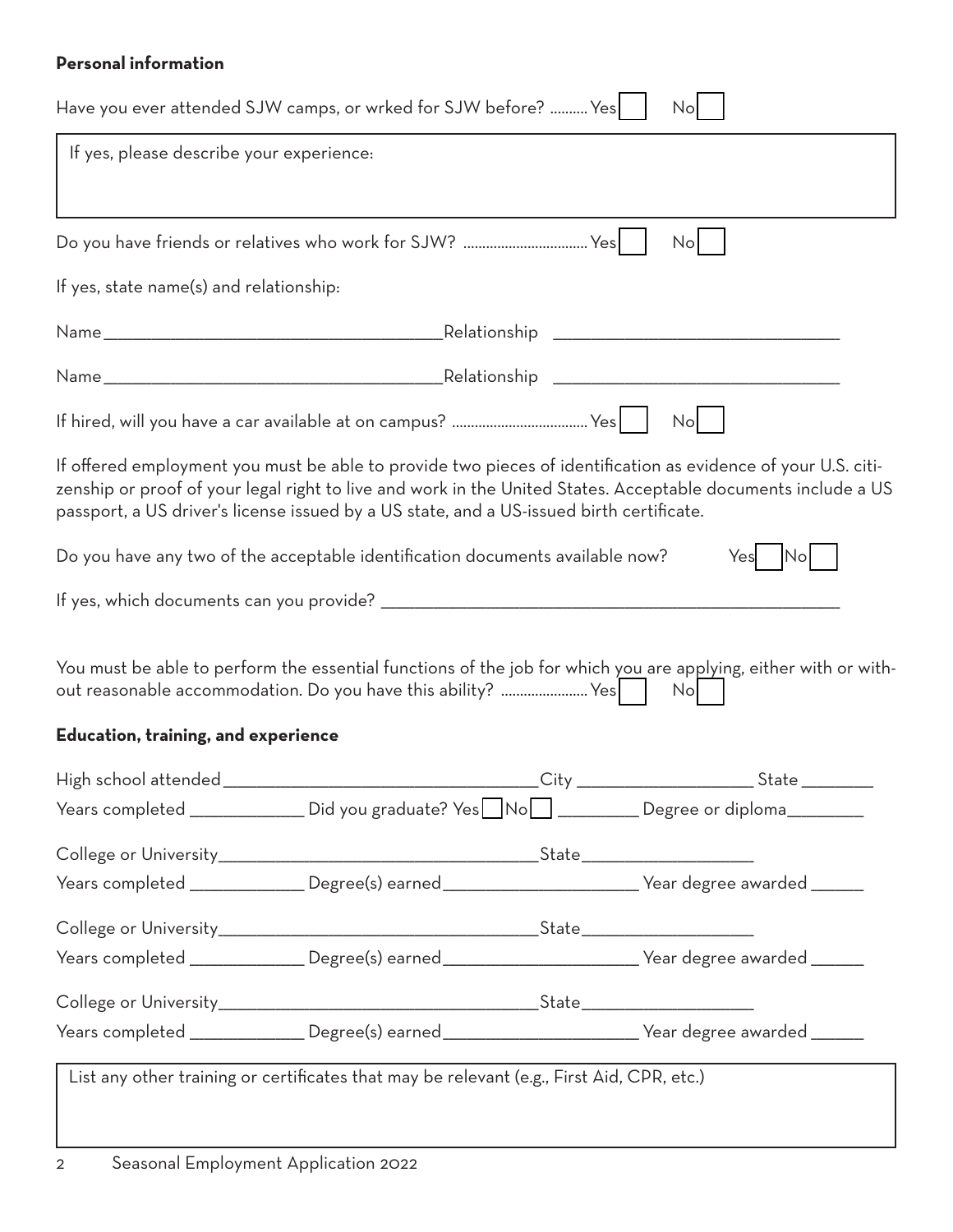| from SJW camps), etc.              | Describe your music education and background: instruments played, education programs, major (apart           |
|------------------------------------|--------------------------------------------------------------------------------------------------------------|
|                                    |                                                                                                              |
| you have experience working with.  | Describe your experience working with kids or teens in a leadership role. Please list the ages of kids/teens |
| <b>Employment history</b>          | List below all present and past five years of employment in which you worked with children. List your most   |
| recent employer.                   |                                                                                                              |
|                                    |                                                                                                              |
|                                    |                                                                                                              |
|                                    |                                                                                                              |
|                                    |                                                                                                              |
| Describe your position and duties: |                                                                                                              |
| Reason for leaving:                |                                                                                                              |
|                                    | No                                                                                                           |
|                                    |                                                                                                              |
|                                    |                                                                                                              |
|                                    |                                                                                                              |
|                                    |                                                                                                              |
| Describe your position and duties: |                                                                                                              |
| Reason for leaving:                |                                                                                                              |
|                                    | No                                                                                                           |
|                                    |                                                                                                              |
|                                    |                                                                                                              |
|                                    |                                                                                                              |
|                                    |                                                                                                              |
|                                    |                                                                                                              |
| Describe your position and duties: |                                                                                                              |
| Reason for leaving:                |                                                                                                              |
|                                    | No                                                                                                           |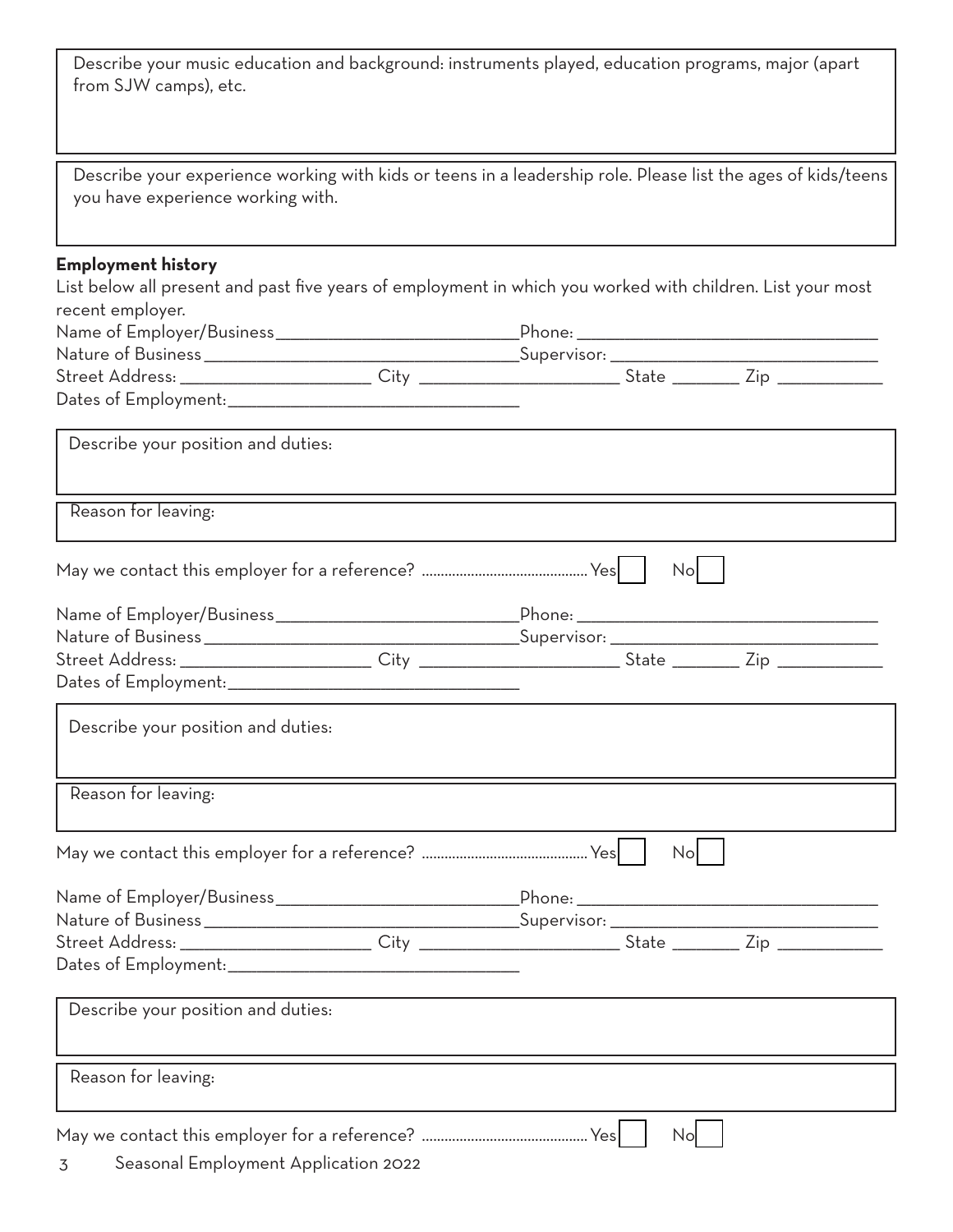## Employment history, continued

| Describe your position and duties:     |                                                                                                                                                                                                             |  |
|----------------------------------------|-------------------------------------------------------------------------------------------------------------------------------------------------------------------------------------------------------------|--|
| Reason for leaving:                    |                                                                                                                                                                                                             |  |
|                                        | No                                                                                                                                                                                                          |  |
|                                        |                                                                                                                                                                                                             |  |
|                                        |                                                                                                                                                                                                             |  |
| Describe your position and duties:     |                                                                                                                                                                                                             |  |
| Reason for leaving:                    |                                                                                                                                                                                                             |  |
| <b>References</b>                      | No                                                                                                                                                                                                          |  |
|                                        | Please provide contact information for three references who are not related to you and who have knowledge<br>of your work performance in the last three years, particularly with individuals ages 11 to 17. |  |
|                                        |                                                                                                                                                                                                             |  |
|                                        |                                                                                                                                                                                                             |  |
|                                        |                                                                                                                                                                                                             |  |
|                                        |                                                                                                                                                                                                             |  |
|                                        |                                                                                                                                                                                                             |  |
|                                        |                                                                                                                                                                                                             |  |
|                                        |                                                                                                                                                                                                             |  |
|                                        |                                                                                                                                                                                                             |  |
|                                        |                                                                                                                                                                                                             |  |
|                                        |                                                                                                                                                                                                             |  |
|                                        |                                                                                                                                                                                                             |  |
|                                        | Street Address ______________________City __________________________State _______________Zip _______                                                                                                        |  |
|                                        |                                                                                                                                                                                                             |  |
| 4 Seasonal Employment Application 2022 |                                                                                                                                                                                                             |  |